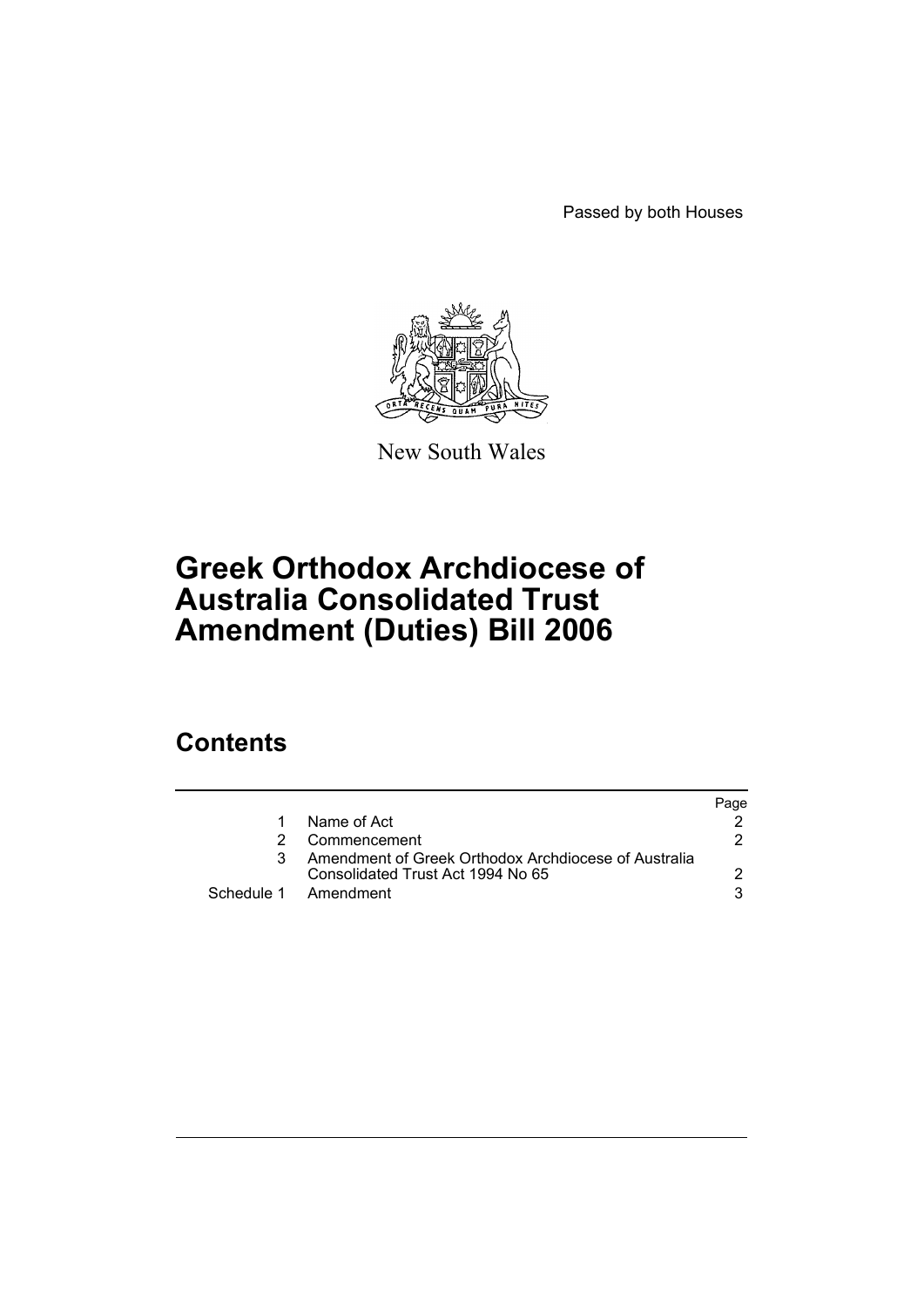*I certify that this PUBLIC BILL, which originated in the LEGISLATIVE ASSEMBLY, has finally passed the LEGISLATIVE COUNCIL and the LEGISLATIVE ASSEMBLY of NEW SOUTH WALES.*

> *Clerk of the Legislative Assembly. Legislative Assembly, Sydney, , 2006*



New South Wales

## **Greek Orthodox Archdiocese of Australia Consolidated Trust Amendment (Duties) Bill 2006**

Act No , 2006

An Act to amend the *Greek Orthodox Archdiocese of Australia Consolidated Trust Act 1994* to provide that duty is not chargeable when property is conveyed to the Greek Orthodox Archdiocese of Australia Consolidated Trust from a person who holds that property on behalf of a Greek Orthodox parish or congregation.

*I have examined this Bill, and find it to correspond in all respects with the Bill as finally passed by both Houses.*

*Chairman of Committees of the Legislative Assembly.*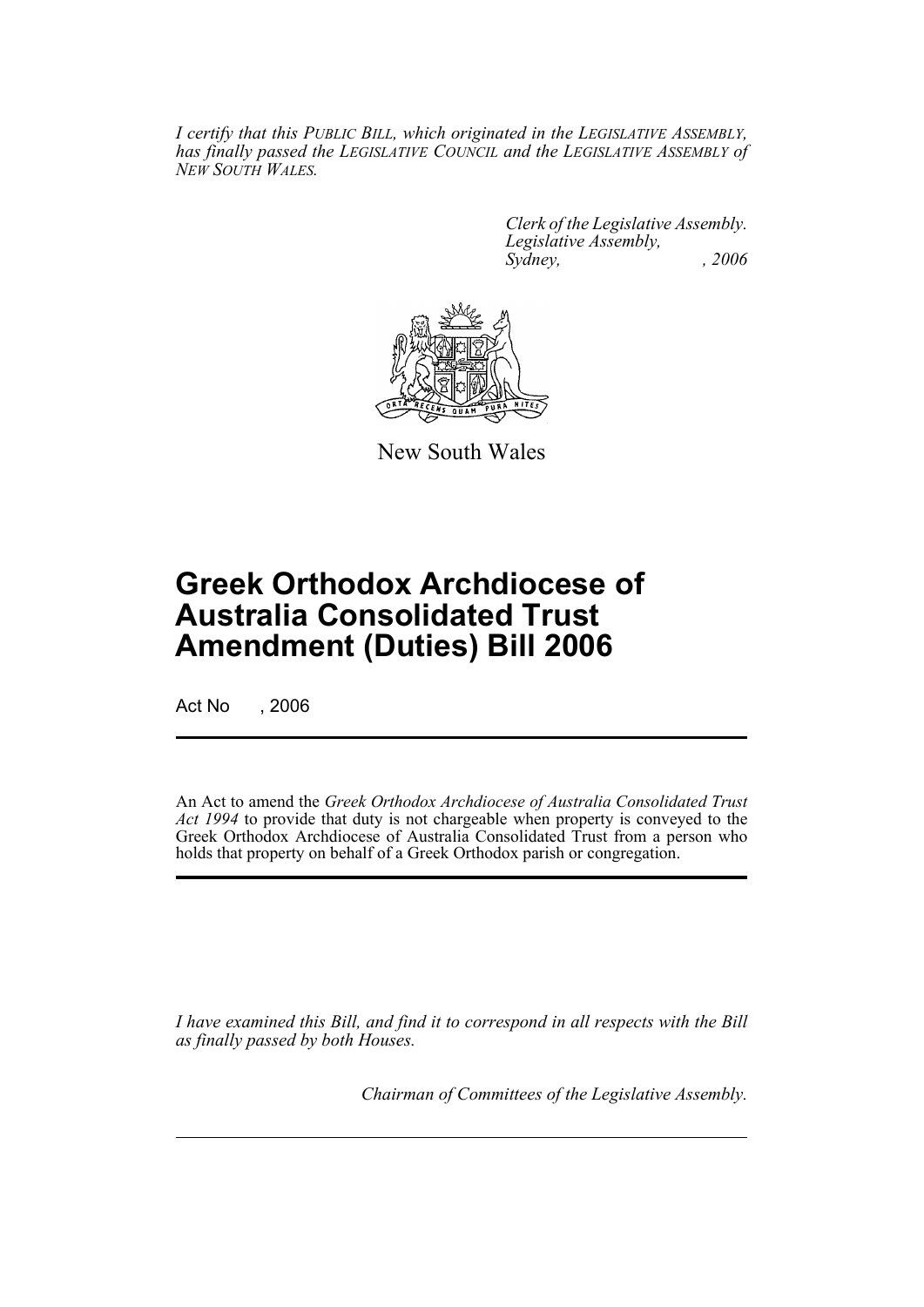Greek Orthodox Archdiocese of Australia Consolidated Trust Amendment Clause 1 (Duties) Bill 2006

#### **The Legislature of New South Wales enacts:**

#### **1 Name of Act**

This Act is the *Greek Orthodox Archdiocese of Australia Consolidated Trust Amendment (Duties) Act 2006*.

#### **2 Commencement**

This Act commences on the date of assent.

#### **3 Amendment of Greek Orthodox Archdiocese of Australia Consolidated Trust Act 1994 No 65**

The *Greek Orthodox Archdiocese of Australia Consolidated Trust Act 1994* is amended as set out in Schedule 1.